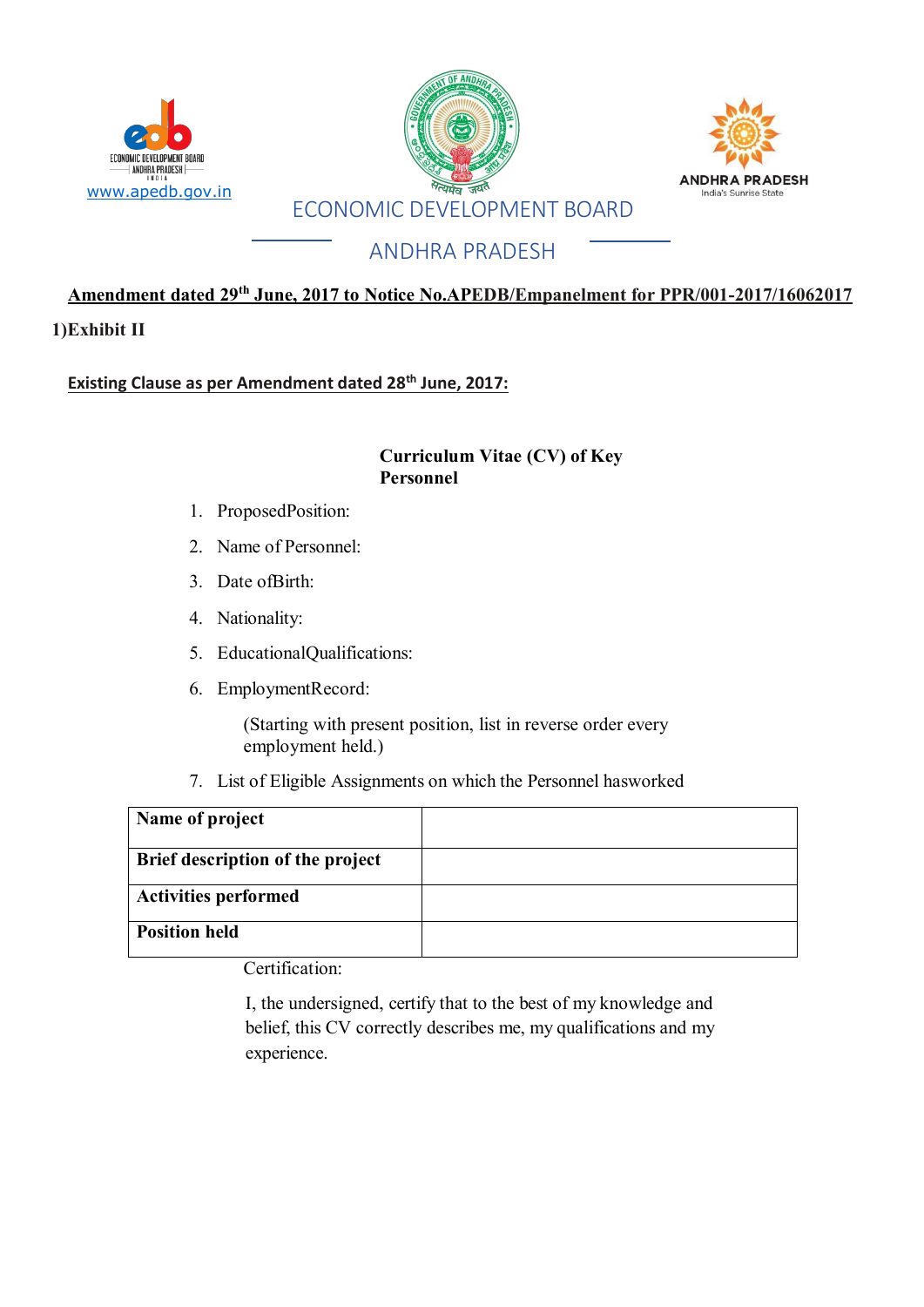

# ANDHRA PRADESH

(Signature/Digital Signature and name of the Key Personnel)

Place.........................................

(Signature/Digital Signature and name of the authorized signatory of the Applicant)

#### **Notes:**

- 8. Use separate form for each KeyPersonnel
- 9. EachpageoftheCVshallbesignedineither ink or digitally anddatedbythePersonnelconcerned. EachpageoftheCVshallbesignedin ink and dated by the Authorized Representative of the Applicant firm along with the seal of the firm. Photocopies will not be considered forevaluation.

## **Amended Clause:**

**Curriculum Vitae (CV) of Key Personnel**

- 1. ProposedPosition:
- 2. Name of Personnel:
- 3. Date ofBirth:
- 4. Nationality:
- 5. EducationalQualifications:
- 6. EmploymentRecord:

(Starting with present position, list in reverse order every employment held.)

7. List of Eligible Assignments on which the Personnel hasworked

| Name of project                  |  |
|----------------------------------|--|
| Brief description of the project |  |
| <b>Activities performed</b>      |  |
| <b>Position held</b>             |  |

Certification:

I, the undersigned, certify that to the best of my knowledge and belief, this CV correctly describes me, my qualifications and my